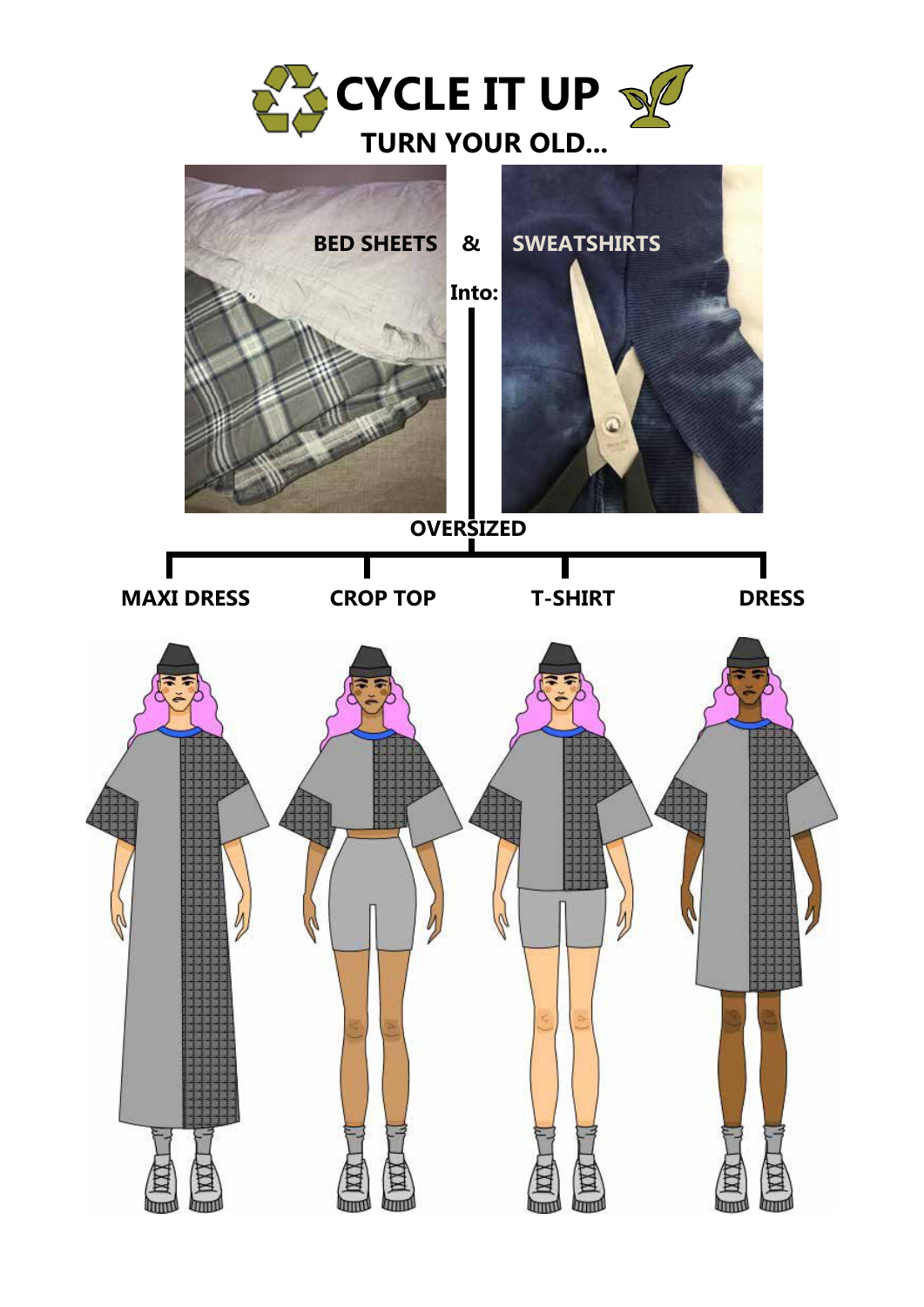# **CYCLE IT UP**

#### **Measures and deciding size**

#### **Psst!**

This is an oversized, straight style!

For each size and model, it has the same width from armholes down to the hem.



I am going to guide you through the process of creating your own upcycled garment!

Here you can measure on your body to choose what size to make. Measure all the way around!

Measures below are measures of a finished Maxi dress, but applies to all the styles (except lenght):

| <b>CM</b>        | XS    | s    | М     |      | <b>XL</b> |
|------------------|-------|------|-------|------|-----------|
| A. Neck          | 58.9  | 59.6 | 60.3  | 60.9 | 61.6      |
| <b>B.</b> Lenght | 129.5 | 130  | 130.5 | 131  | 131.5     |
| C. Bust          | 118   | 122  | 126   | 130  | 134       |
| D. Arm           | 55    | 55   | 55    | 55   | 55        |
| E. Seat          | 118   | 122  | 126   | 130  | 134       |
| F. Hem           | 118   | 122  | 126   | 130  | 134       |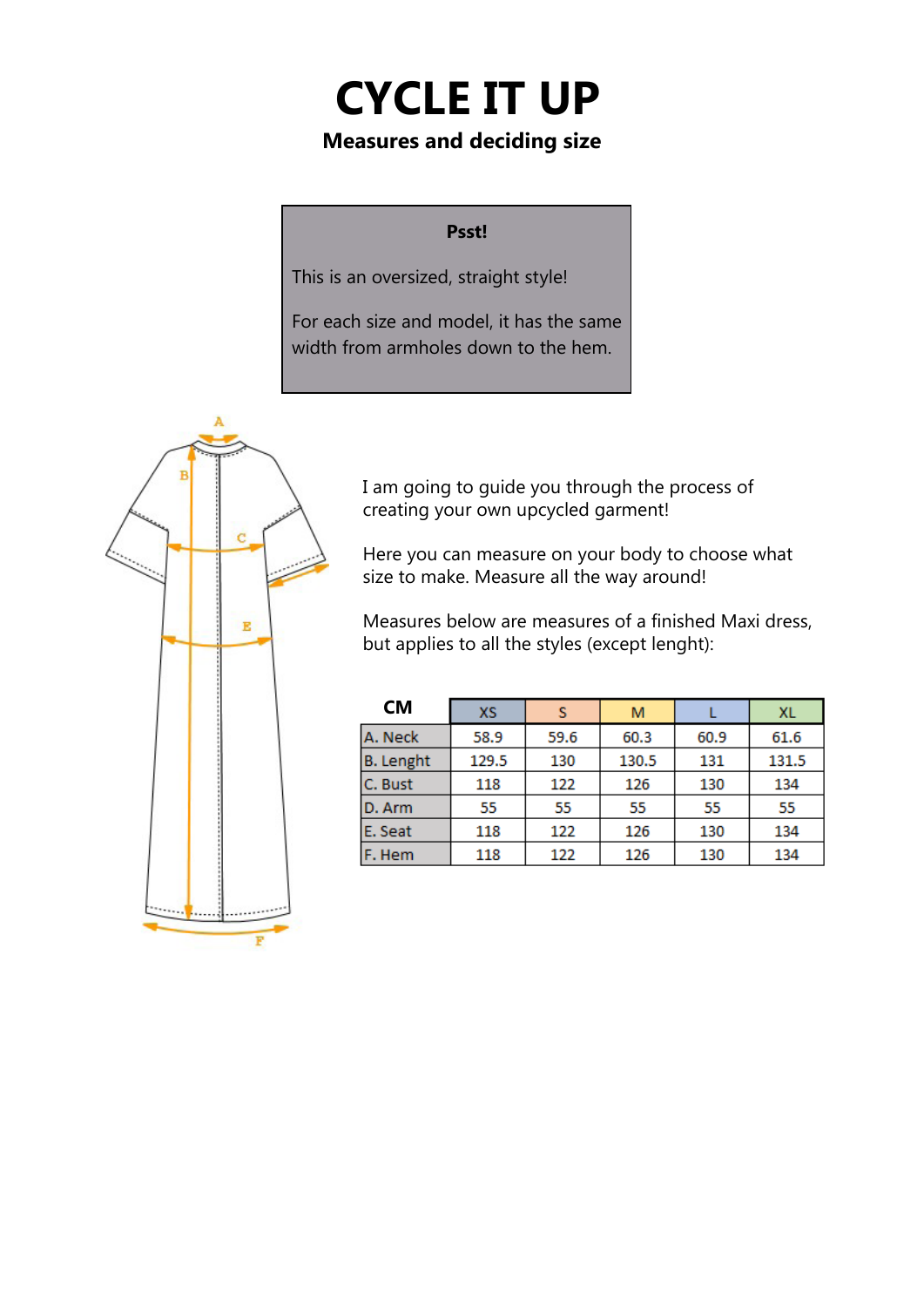## **A map of this manual**

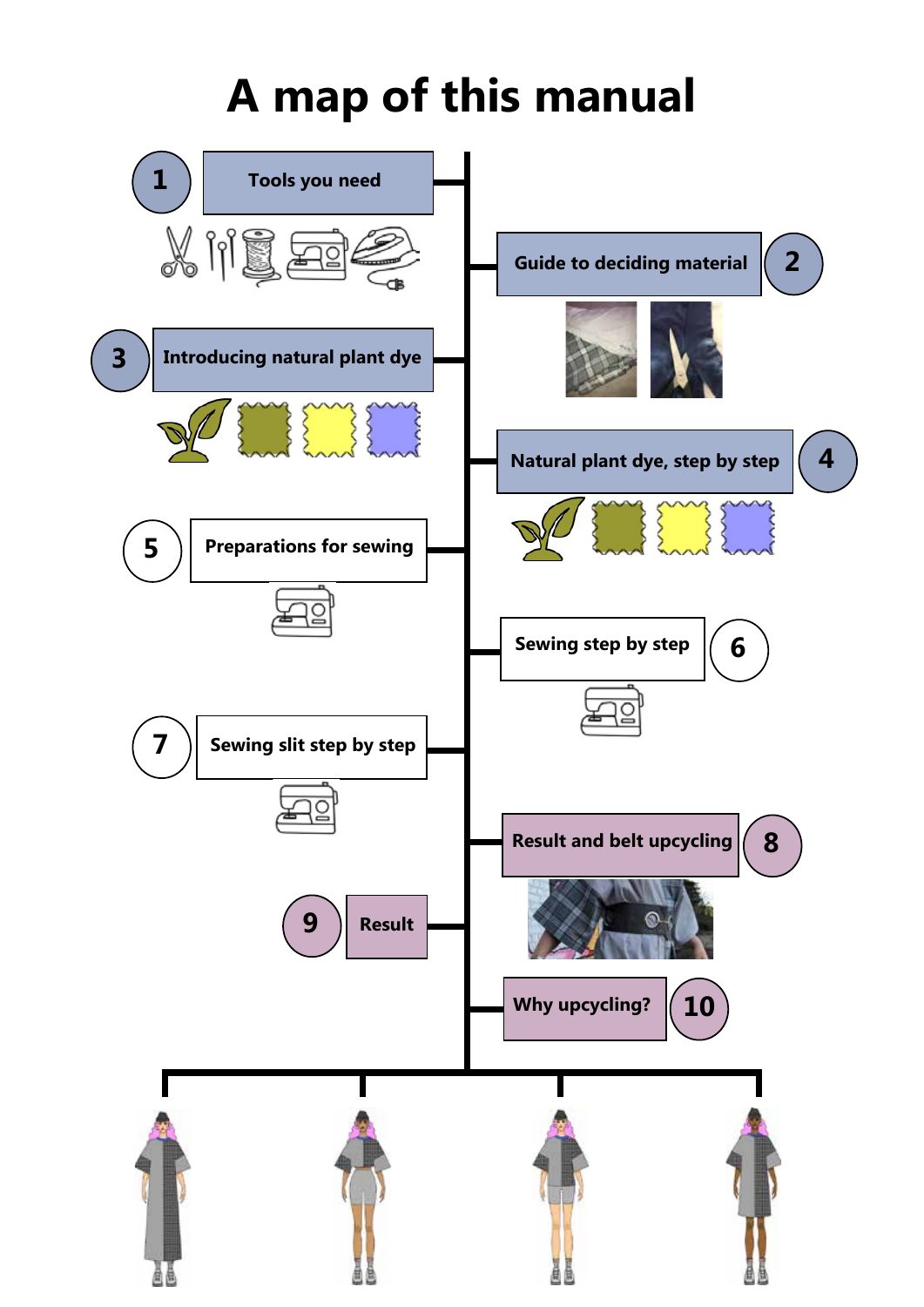## **Before we start...**

**What you have in your hands, is a change. It is a creative project for you, but it is also a statement and a direction in the right way. It is much bigger than just a garment.** 

**What you are about to do is called upcycle. You use an already existing source, turns it into something new and give it greater value.** 

#### **What you need for this garment are:**

- 1. Bed sheets
- 2. A sweater that has a wristlet
- 3. Thread in the same material as the fabric
- 4. Pins
- 5. Fabric scissor
- 6. Sewing machine
- 7. Iron and ironing board

#### **So, now it is time to dig into your closet after materials!**



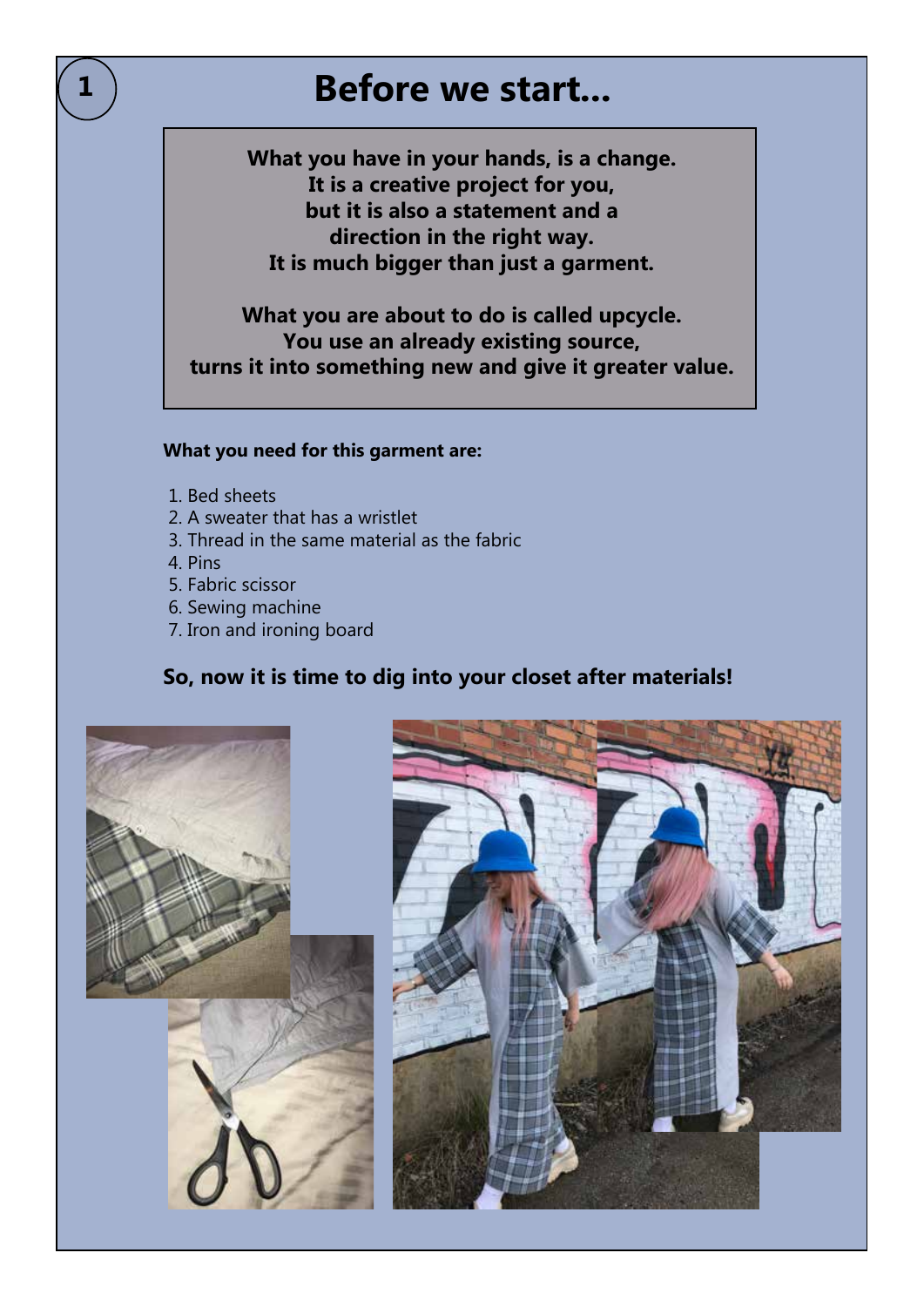## **A small guide to deciding material**

We all have things we once bought that we don't use anymore. For this project, I will ask you to dig into your bed sheets storage! Or why not, dig into someone else's sheet storage! **Enter a state of mind,** where you see the sheet as just fabric, not a sheet. I think it is important when upcycling, to disconnect the associations we already have to that specific product. A sheet is a product associated with sleep, but for us now, it is just fabric with **potential** to transform into a garment! When you look at it that way, it might be **easier to decide** what to use for your upcycled garment.

Look for colors and patterns that catches your eye. **When I look for fabric** and materials for my upcycling projects, I look for interesting color palettes and patterns that I think goes well together, call it some kind of visual research. I play around with it, I put the different sheets and sweatshirts together and try to picture how it would look together as a garment. Do I want one color to be the main color and other colors

to play a smaller roll in my garment?

#### **Fabric facts! Cotton fabric vs. polyester fabric**

Cotton fabric is softer, more breathable than polyester. It is a natrual fibre whereas polyester is manmade. Polyester on the other hand is stronger and less likely to shrink. Polyester clothes have a tendensy to smell more, because bacteria that cause odor grow better in polyester according to research.

> What's so great with upcycling is the endless possibilites. What you create will be one of a kind. It is easy to make something interesting with small things.

For example: On this arm I have cut off a part of a waistband with a belt loop of a pair of old jeans. I have attatched it to the arm of a garment and placed an old strap in the loop. A fun, easy and interesting detail!

You can apply things like this to your own garment! If you find something interesting on any product, try it out! Try it, experiment with it, if it is a belt loop, a button, a zipper or anything really, try it!

#### **Sustainable tips!**

Choose what material you want to work with, cotton, polyester or something else. Try to use clean materials, not mixed such as for example 60% cotton and 40% polyester since that is harder to recycle. Aim to create a garment made out of the same kind of material all together (including the thread).



Once you've started to play with it, you will find how much fun it is!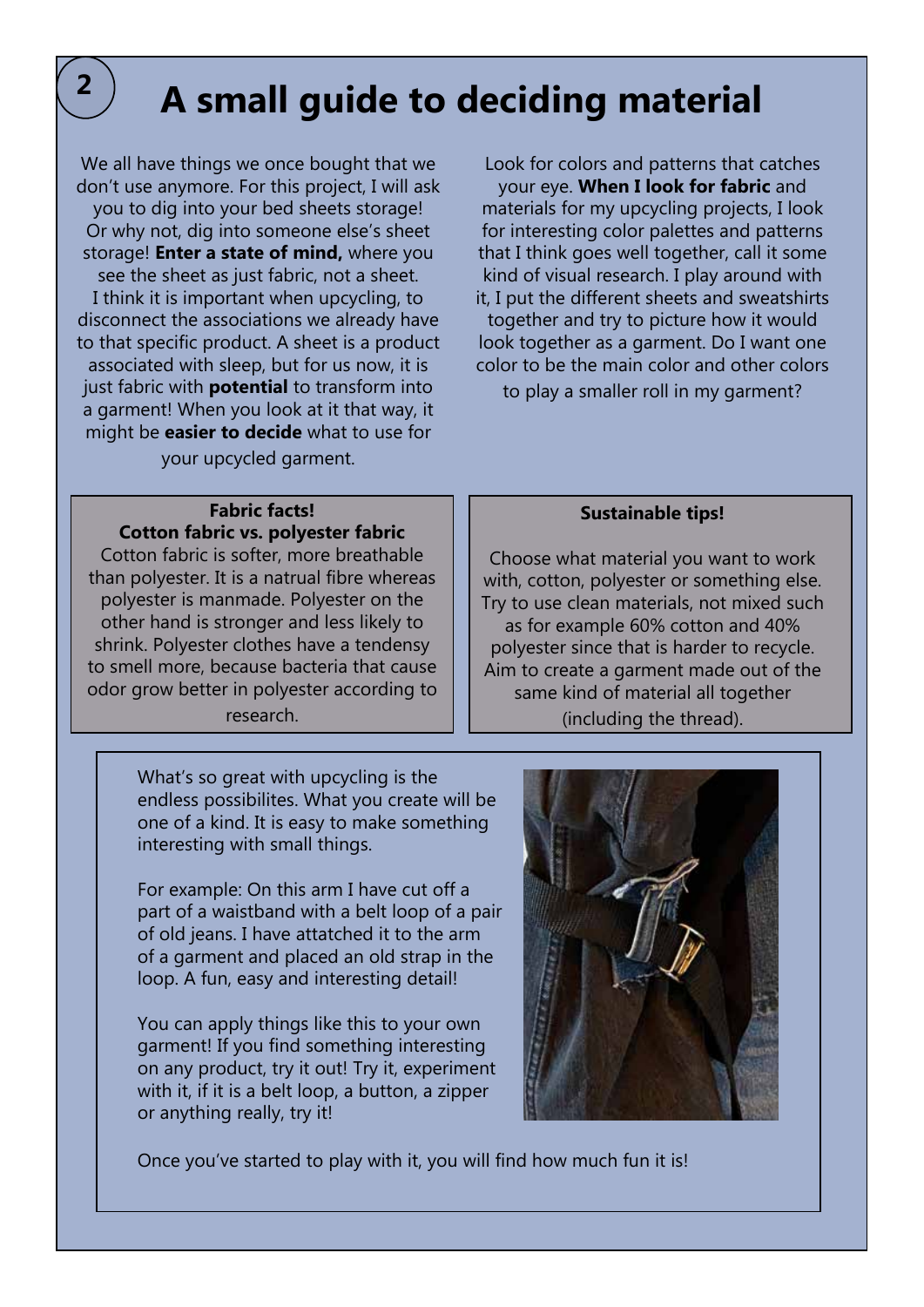## **Natural dye**

If you can't find any bed sheets or sweatshirts you like colorwise, don't worry!

You can transform a white/bright bed sheet into something colorful and interesting. Here is the best part: you can dye it with plant materials you have in your kitchen! Now, let's dig into your fridge and kitchen storage!

#### **How to do it:**

Use a light colored fabric. Prepare your fabric for natural dye. Before you start your dyeing process, you want to get your fabric ready. First, wash your fabric but don't dry it, it should be wet. Then, mix a fixative to help your fabric take up the natural dye better. Depending on what you dye your fabric with, there are two options:

#### **Fixative recepie:**

**For berries:** dissolve 1/2 cup salt in 8 cups cold water.

**For other plant materials:** 1 part white vinegar to 4 parts cold water.

Place your fabric in the solution for an hour. Rinse in cool water when it's done. Then, it's time to dye your fabric!





Use 100% cotton for natural dye

Remember to use ripe and fresh plant materials, not dried. Decide what color you want to achive.Think logically – if you want to achive orange color, use carrots. If you want to achive a lilac color – use red cabbage and so on. Here are some examples:

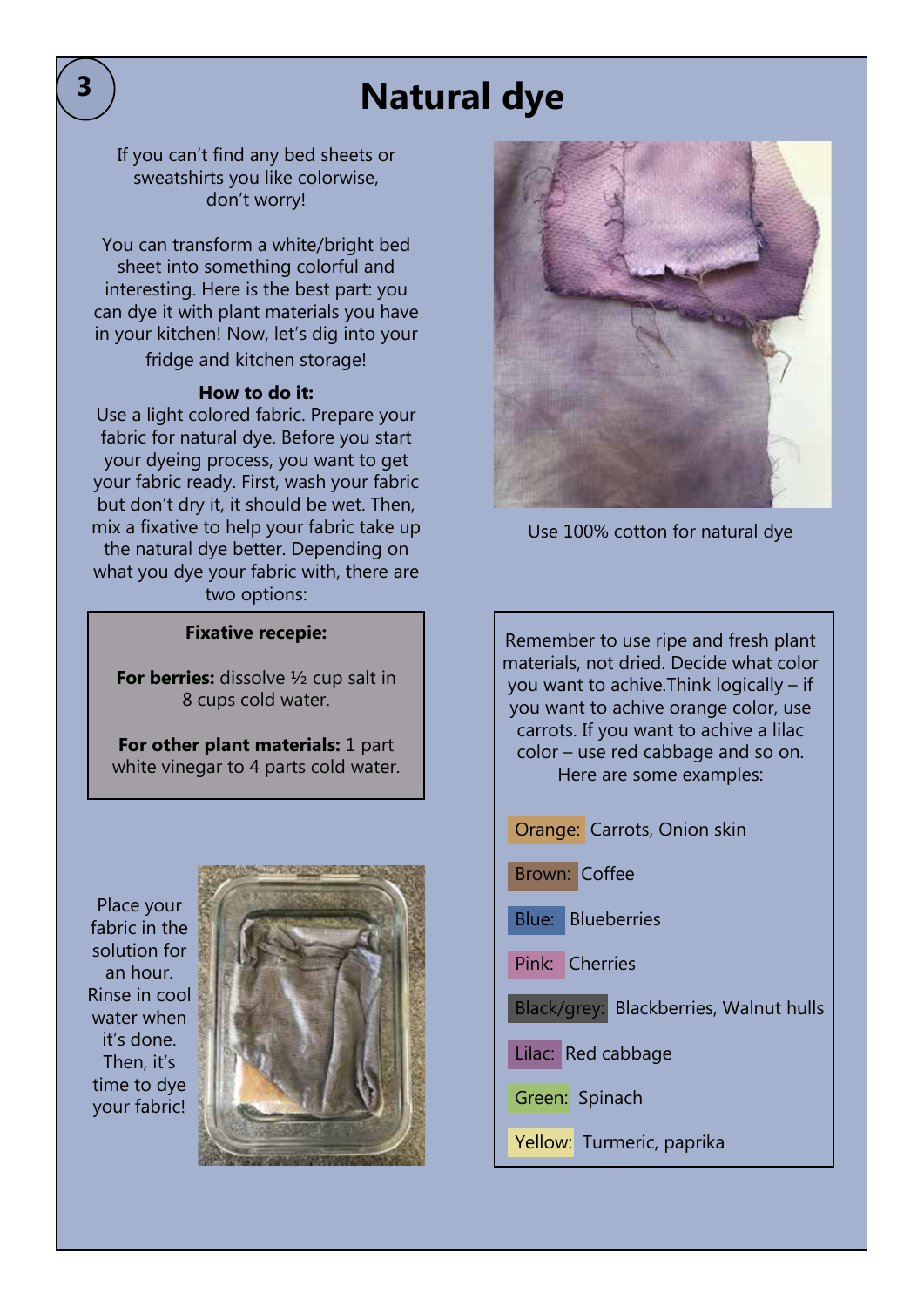## **Natural dye Step by step guide**

Here I will show you step by step when I used red cabbage to achive a lilac color

1. Cover your work area to prevent it to get stained

2. Chop your material to small pieces.

3. Place it in a stainless steel pot with twice as much water as plant material. Simmer for an hour to get a nice dark color.

4. Strain out the plant material and return the liquid to the pot.

5. Place your fabric in the pot and let it simmer for an hour or so, depending on the color you want to achive. Keep the fabric in the liquid until you get the color you want. Remember that the fabric is darker when wetl

6. Wash in cold water, expect the color to run some as the excessive dye will be washed out.

#### 7. Dry as usual

Voila! I achieved a beautiful lavendel lilac color. You can apply this process with anything you want - fabric, clothes, socks, towels etc.







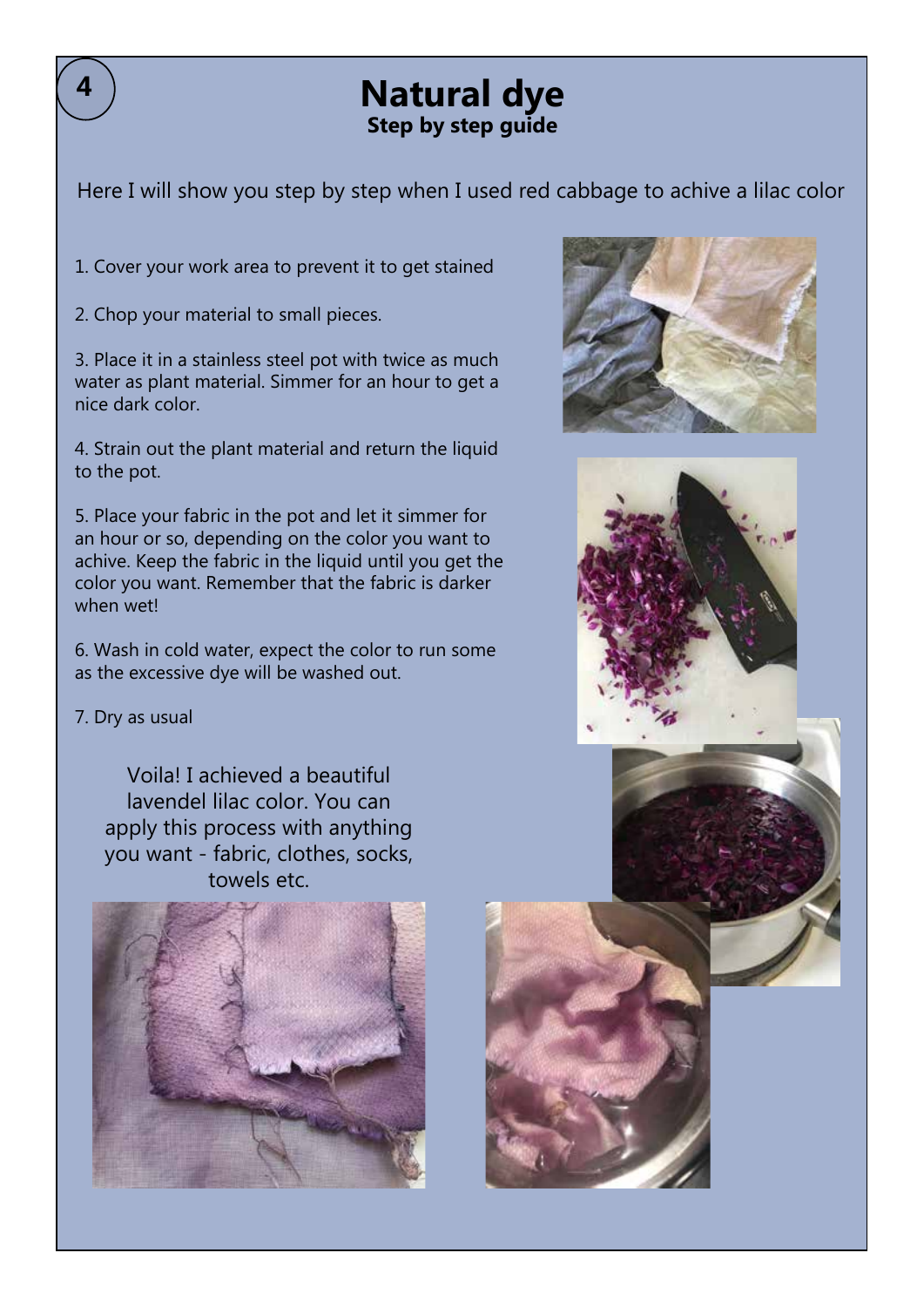## **Almost there!**

Now it is time to decide what kind of garment you want to make: a maxi dress, a crop top, a t-shirt or a knee lenght dress. Basically, you can decide any lenght you want!

Then, the fun part starts:

It is time to design your upcycled garment! Play with different colors, experiment with color blocking or natural dye. There is no right or wrong, just try and have fun with it. If you feel like you're stuck, don't worry, it is perfectly normal. Start over, do something different and listen to your intuition.

I decided to use two Cut off a wristlet of a different bed sheets





Cut the sheet open to be able to lay it flat



Cut out your pieces. Remember that the right side is upwards



On the next page, I will guide you through step by step how to sew your garment. There I will tell you to press the seam allowances after you have sewn a seam, using an iron. I will ask you to press them apart or together and do a top stitch. Here is a closer look on what I mean:

Imagine that you cut open the seam at the red straight line, and look at it at the direction of the arrows

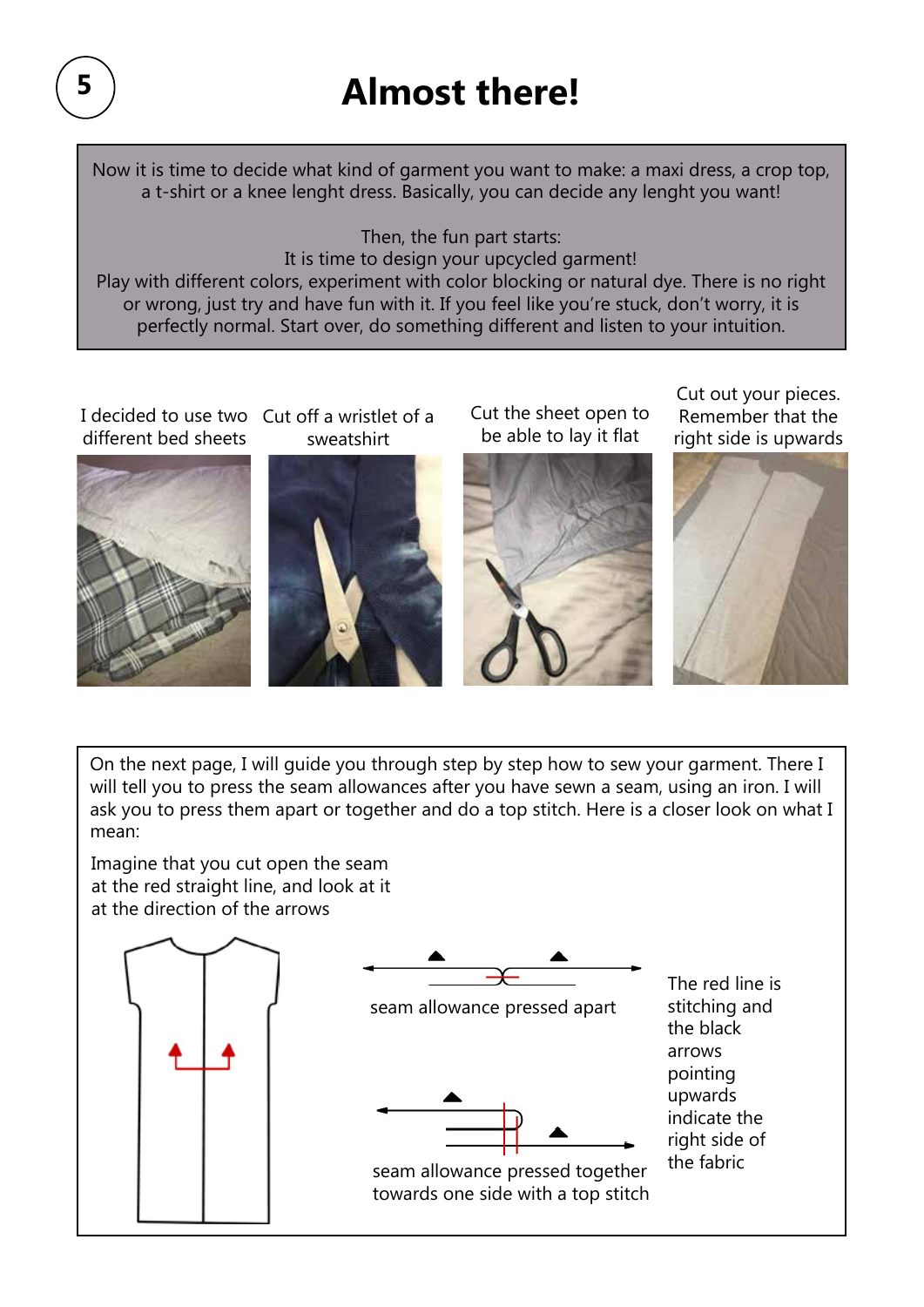You will need two half front pieces, two half back pieces, two arms and a neckline. I will guide you step by step on how to sew it together.

**For the maxi dress, skip nr. 7 and jump to nr. 8!**

1. If you have access to an overlock, overlock all the pieces.

2. Sew the two front pieces together face to face along center front, press seam allowances together towards one side. Do the same with the back, along center back.

3. Do a top stitch from the right side, to secure the seam allowances, 0,5 cm from the seam. Do that on both front and back.

#### **Now you have a whole front piece and back piece!**

4. Sew both shoulder seams, press seam allowances together towards one side, top stitch the same way as with the front and back piece, 0,5 cm from seam.

5. Neckline: Press wristlet on half, fold it back up again and place the short sides face to face. Sew the short side with 1 cm seam allowance. Press seam allowance apart and press it on half again. Now it is ready to attach to the neckline. Place the seam on the short side of the wristlet to center back seam on neckline, face to face. Place the notch on the wristlet to center front, face to face. Divide the rest of the wristlet to the neckline by stretching it out and pin it to the neckline. Start at center back and attatch the wristlet with one seam around the neckline. Press the seam allowance down towards the bodice and top stitch with 0,5 cm.





#### 7. **For the shorter models without**

**the slit:** Sew side seam and arm in one seam. Press seam allowance apart or together to one side. Press hem on both bodice and arms. First, press one centimeter up, then press two more centimeters up. Top stitch 1,5 centimeter from the hem to secure it!

**If you are sewing the maxi dress, I will describe on the other side step by step how to sew the slit!**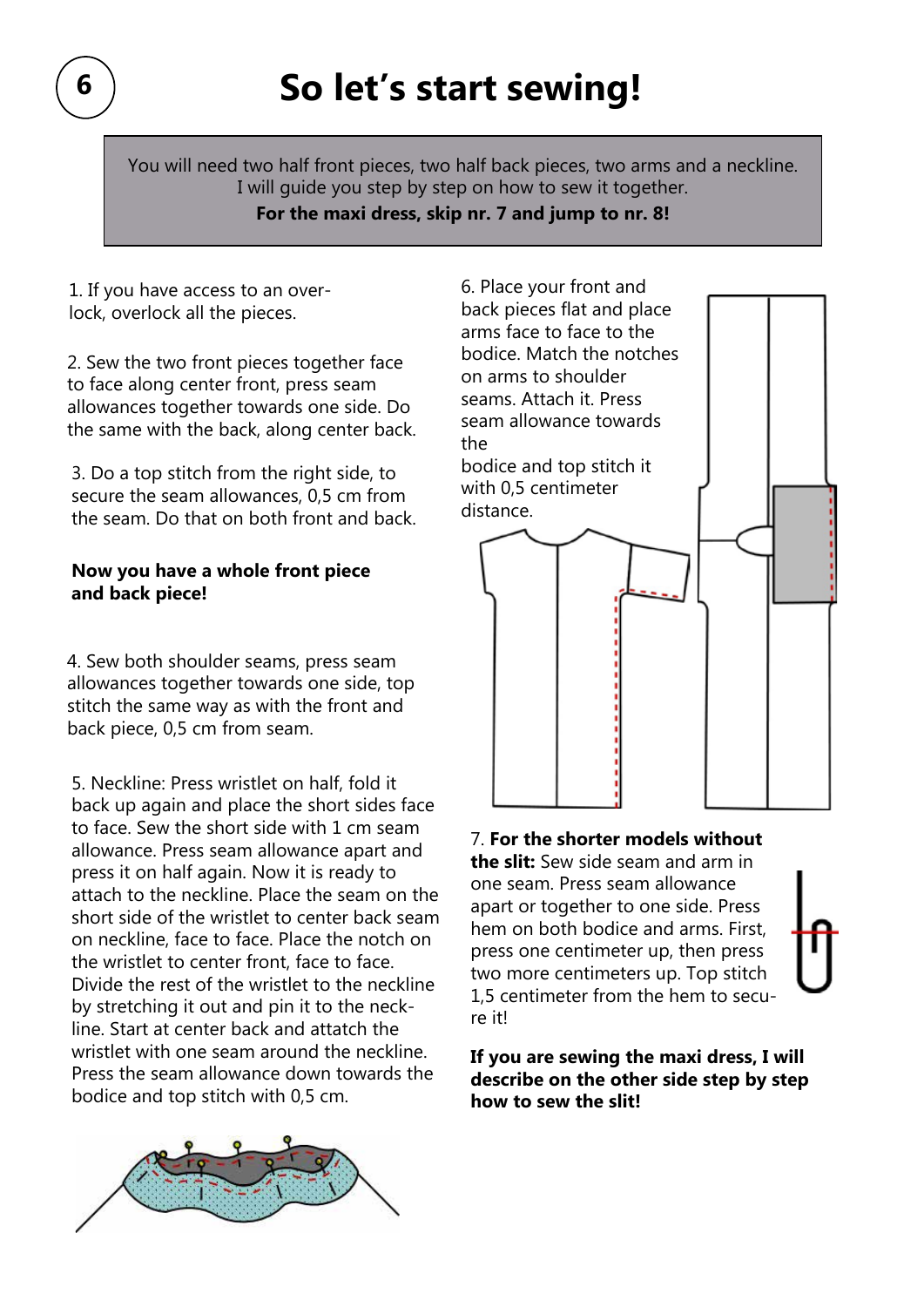8. Sew side seam and arms in one seam. Start at the arms and sew towards the slit. When you get to the slit seam allowance sticking out, sew a few centimeters down and stop there (1). Press seam allowance apart all the way down to the slit notch at the hem (2). Fold back(3), now you have a help line where the slit will be folded. Then press the hem 3 centimeters up, and fold in 1 centimeter (4).



Top stitch 1,5 centimeter from the hem(5). Press slit open again, with the help of the fold line you created in step 2. Then sew all the way around slit (7). Now you have a clean, nice slit for your dress!

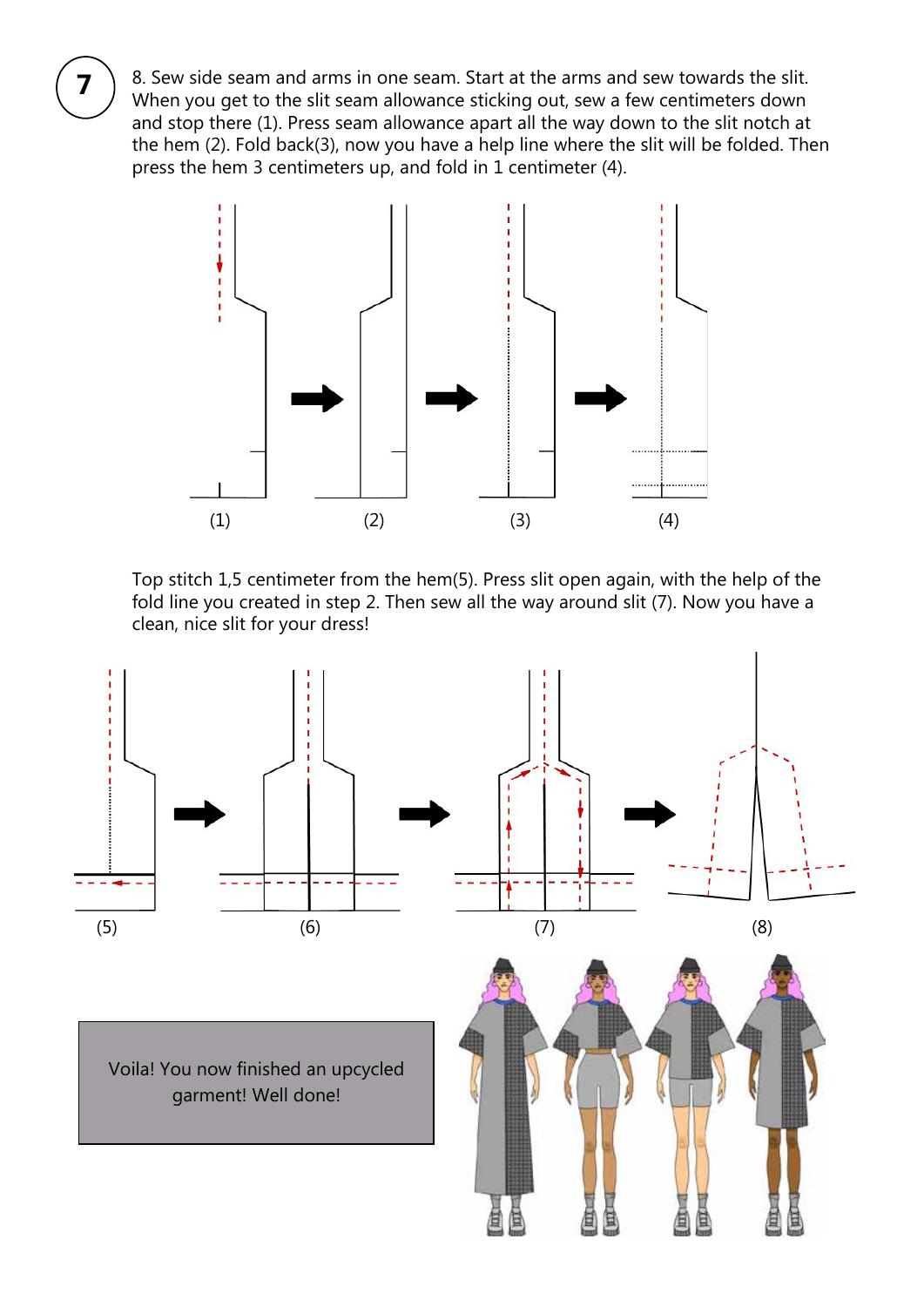# **THE MAXI DRESS 8 Result & more tips**

#### **How to make a belt from a curtain**

If you feel like style your dress with another upcycled item, use an old curtain with metallic holes to create a belt!

Cut off the upper part, where the metallic holes are. Fold in the short sides 1 cm, press and top stitch. Cut off the long side at 2 cm, fold the long side 1 plus 1 cm up, press and top stitch it. Use for example a shoelace to tie it on the body!



Take up old seam, fold on 1 cm





Press and top stitch Measure 2 cm at long side, fold up, top stitch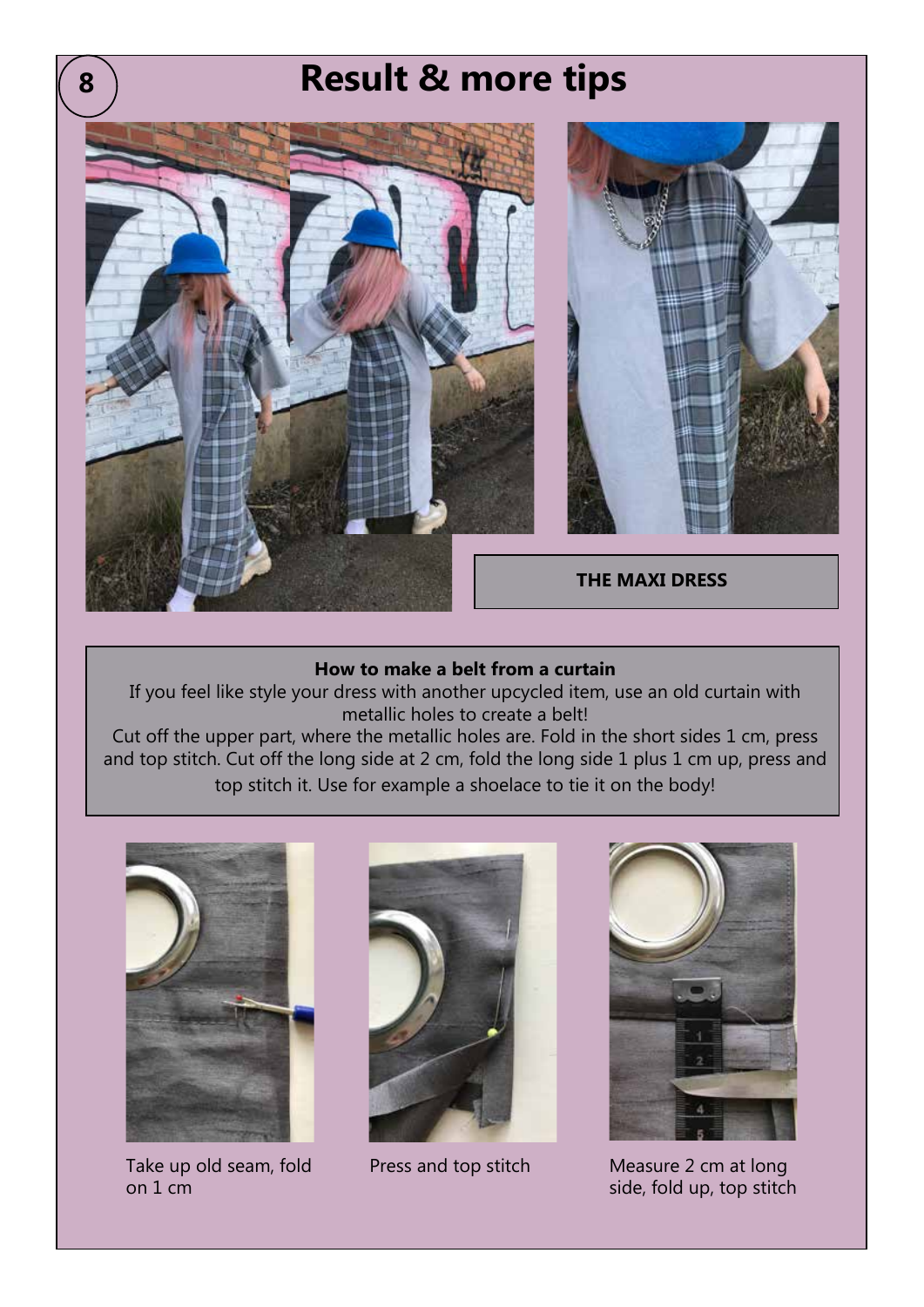## **9 Bed sheets & a curtain made wearable!**

**This is the result of my upcycling project, using this pattern and manual. This is just one way it can turn out.**

**What I find interesting is how different the outcome can be, even if the same pattern and manual is used. That is the beauty of upcycling. You do something for our planet, for your own wallet and your own creative mind and you create a one of a kind garment!**